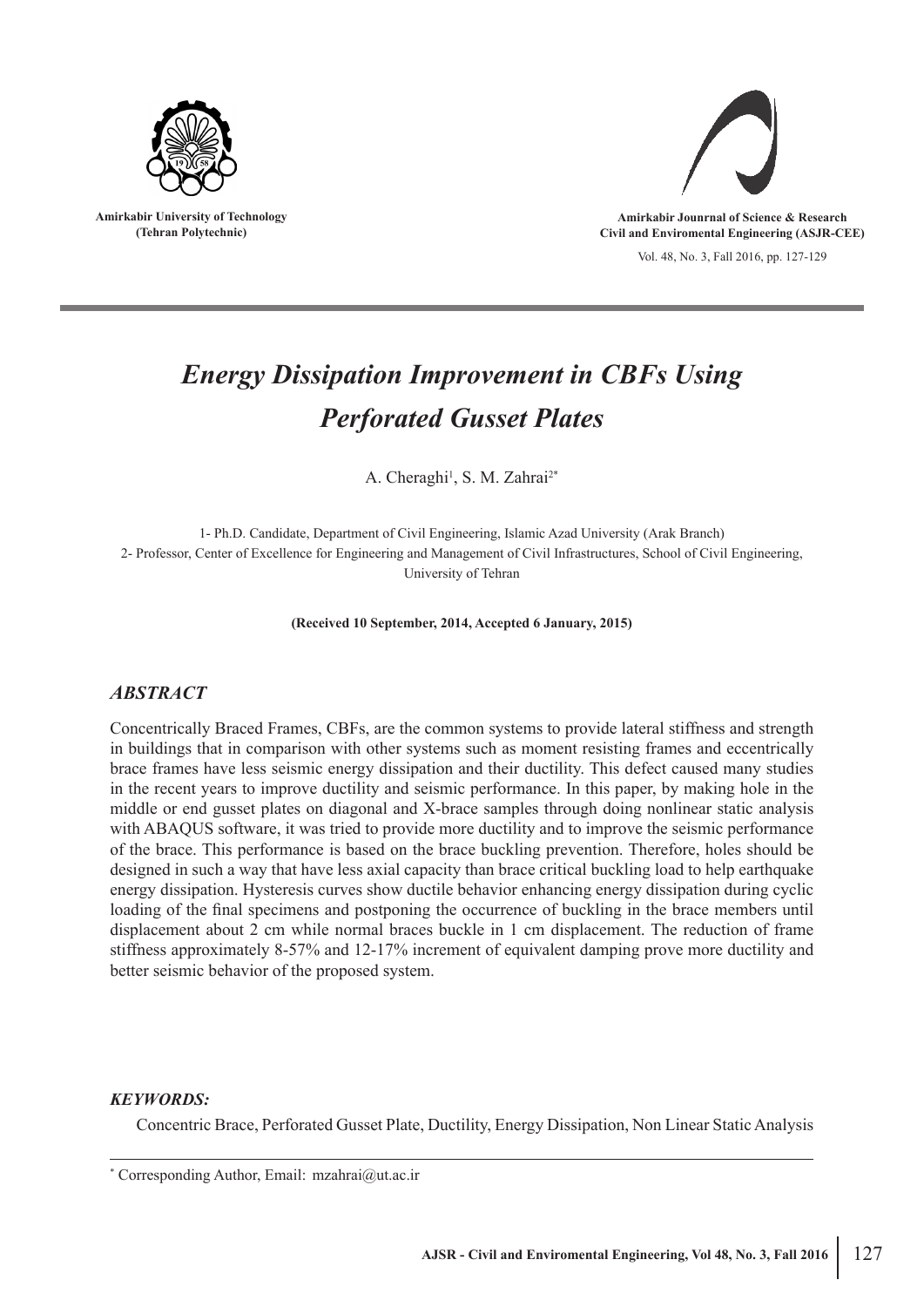## **1- Introduction**

Concentrically Braced Frames (CBFs) are the common systems to provide lateral stiffness and strength in buildings that in comparison with other systems such as moment resisting frames and eccentrically brace frames have less seismic energy dissipation and ductility. This defect caused many studies in the recent years to improve their ductility and seismic performance. Usually, foundation of all the proposed methods is based on brace buckling prevention to reach its yielding load and increase energy dissipation in earthquake. Also, the fuse members are usually designed to dissipate significant input energy and prevent buckling of other main members. Compressive brace buckling before yielding leading to insufficient energy dissipation is a major defect in concentrically brace frames. The research on the behavior of concentrically braced frames which are substantially influenced by their seismic performance and ductility of compressive members shows a sharp decrease in stiffness and strength after buckling of compressive elements causing poor performance in the cyclic loading. So the strategy for preventing or delaying the brace buckling will improve its ductility. In this paper, by making hole in the middle or end gusset plates on diagonal and X-braces samples as shown in Fig. (1), it was tried to provide more ductility and to improve the seismic performance of the brace. Flexural capacity of the hole affected by hole's diameter and this diameter to plate width ratio is selected to prevent compressive member buckling. Circular hole's deformation under cyclic loading results in energy dissipation in this area and guarantees better behavior of the brace.

# **2- Methodology**

In this research, six diagonal braces and two X-brace models described in Table (1) were tested. Because of more simple behavior of diagonal brace, to discover benefits of the proposed connection, the behavior of proposed member in diagonal and X-braces was evaluated using 8 samples. Afterward, equivalent damping was calculated for all samples to compare the proposed model ability to dissipate seismic energy.

# **3- Results**

Results indicate improved seismic performance and ductility of CBF systems. Concentration of inelastic response in hole neighborhood results in



**Fig 1. Proposed models**

high energy dissipation and prevents from nonlinear behavior in other elements. In addition, comparing the hysteresis loop of the proposed model with that of normal braces shows symmetric and stable rational behavior where strength and stiffness degradation are not observed in the displacements up to about 2 cm, while the usual brace buckles in about 1 cm displacement. Comparison of results obtained from cyclic loading, demonstrates less input energy and base shear up to 58% and appropriate seismic behavior of proposed model due to sensible stiffness reduction of proposed brace.

In addition, equivalent damping ratios in proposed samples are significant of about 20% as presented in Table (2).

It should be noted that due to the appropriate